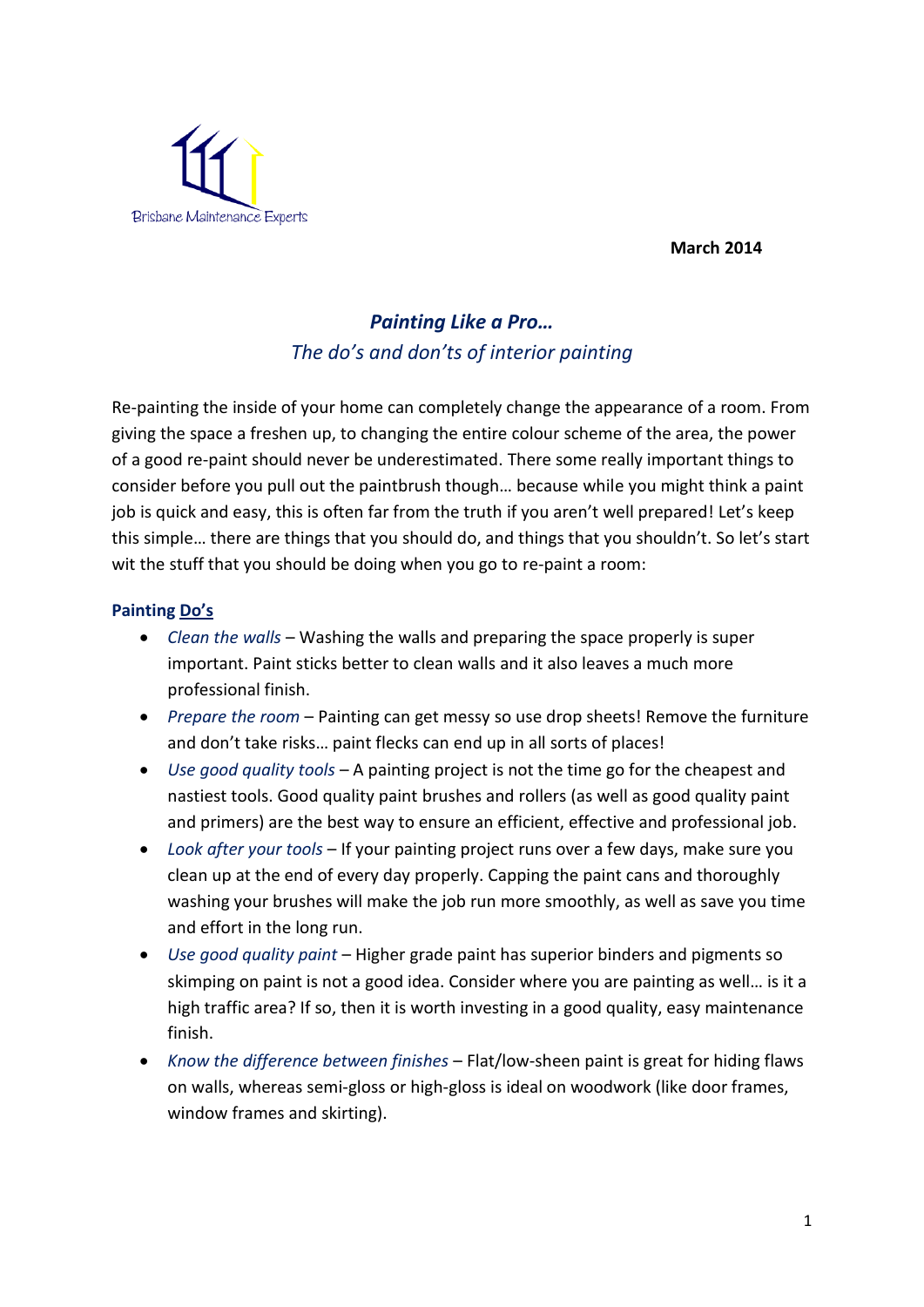- *Stir the paint properly*  This sounds like common sense, but it's amazing how many people forget this important step! Give the paint a really good stir with a stick (never the brush) and make sure the colour is properly mixed.
- *Work your way down*  When painting an entire wall, you should always start from the ceiling and work your way down the wall. Start by cutting in around the edges with a brush, and then move onto rolling the actual walls.
- *Be patient* Allowing each coat (from primer through to the final coat of paint) to dry, is so important, especially when dramatically changing the colour of the wall.
- *Don't forget safety*  You might wonder how dangerous a painting job can possibly be, but safety should always be a priority. If sanding a wall, be sure to wear a dusk mask. Make sure that the room is also well ventilated and well lit. When using ladders, check that it is sturdy and try to reduce trips up and down the ladder as much as possible. If your house is much older, allow for the possibility of toxic lead paint. Contact the Environmental Protection Agency on 1800 803 772 for more information.

## **Painting Don'ts**

- *Jump the gun* Make the most of paint swatches and test tins! Don't just dream up a colour scheme or follow the latest trend and hope for the best. When using paint swatches, remember that colours will always look darker on the actual wall. Also, the glossier the finish, the lighter the colour will appear. It's a great idea to paint boards with your short list of colours and prop them up against the wall in question. Look at the samples in different lights, from different angles and consider how it suits furniture, carpet and other walls.
- *Ignore the effects of warm and cool* Remember that warm colours are expansive and ideal for social areas like dining and living rooms. Cool colours, on the other hand, are calming so are best suited to offices and bedrooms.
- *Forget the ceiling –* The ceiling is the "fifth wall" of a room, so be sure to consider the colour of the ceiling as well.
- *Buy insufficient paint –* Buy all of your paint and tools at the same time because once you start, you don't want to have to stop. Measure the room and always add a little extra so that you can be sure you won't run out of paint.
- *Use thick coats of paint –* Thick coats of paint don't hold as well as thinner coats. Three thin coats of paint are ideal because it will dry correctly, cover any old paint and give a fresh, professional finish.
- *Forget the colours you used –* It is really important to keep a record of the paint you choose, because one day you just might need to get some more!
- *Not consider hiring a pro –* If you don't enjoy painting, if it is a bigger job (or more complex with lots of cutting in etc…), or if you are making dramatic colour changes, hiring a professional painter may well be worth your time and money.